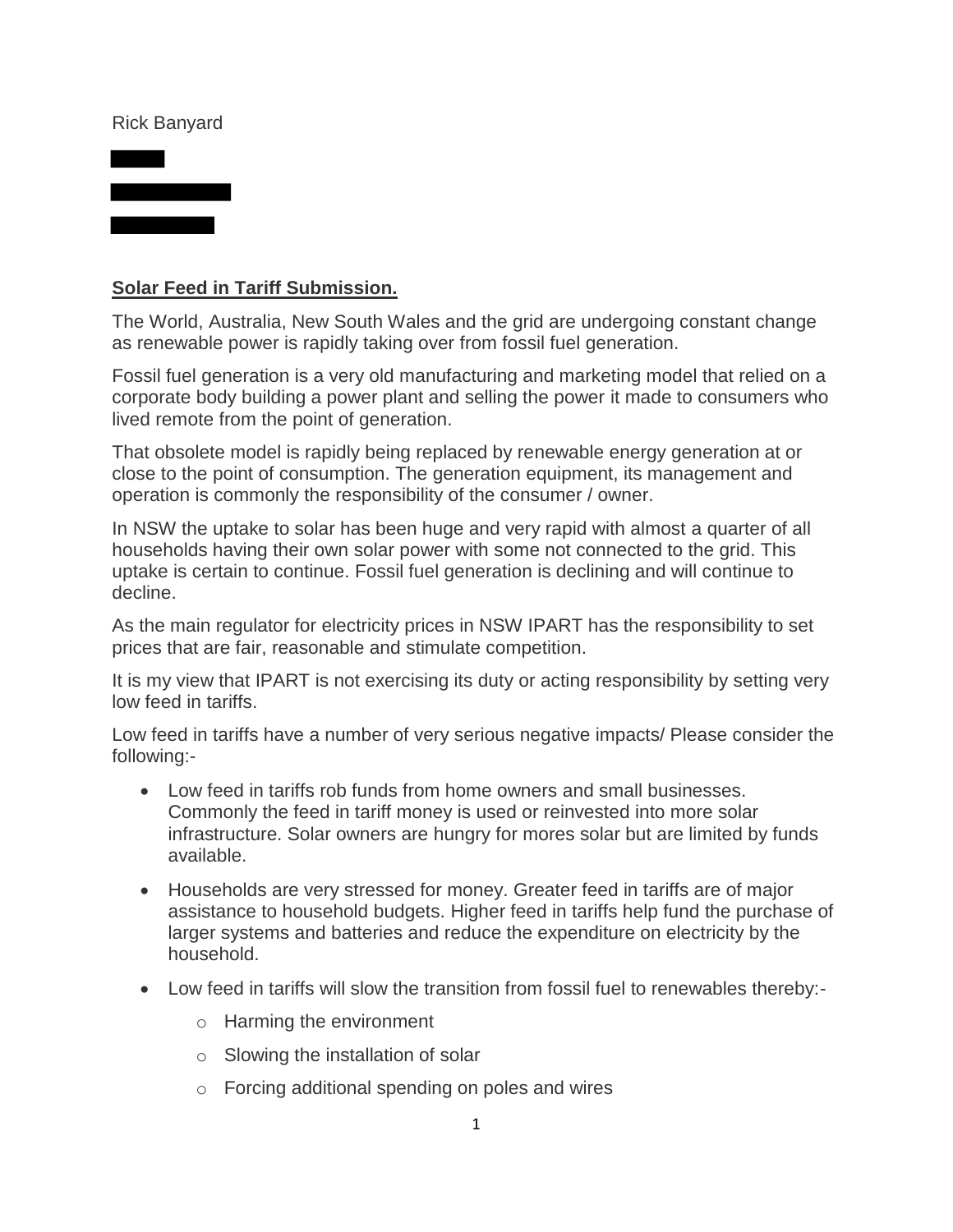o Starving the community and industry of power.

Right now, when rooftop solar owners sell their excess power back to the grid they receive only a minor fraction they pay to buy power from the grid. How can this be fair and reasonable? How can IPART justify this?

Please consider:-

- The power that is sold to the grid meets the same quality standards and specifications as all the other power in the grid.
- The power sold to the grid by one house in the street can be sold to the next door neighbour or the person in the unit opposite or the little shop on the corner. The price they pay is the normal price set by IPART but the supplier purchased that power via the feed in tariff for about a quarter of the sale price and incurred almost zero costs of sale. How can this be explained? Surely IPART could not support such exploitation.
- A property can export power to the grid and within less than an hour can buy it back. Why is the price not the same for both transactions?

It is very clear that IPART'S electricity price determination for consumers is hopelessly out dated and no longer fit for purpose. The model is based on industries and transport using lots of power in the day time, at morning and evening peak periods and at off peak rates at late nights and in the early hours of the morning. Prices are scaled to stimulate consumption at off peak periods and to curtail demand during peak and shoulder periods.

Solar now provides a glut of power during the times of strong daylight and a shortage of power at night.

Before any feed in tariff is set the supply pricing model must be reworked to reflect the true position.

It would be totally irresponsible of IPART to ignore the needs of the electricity market and to act in opposition to the community driven transition process. Rather IPART should be facilitating the change.

The time frame for the feed in tariff determination is likely to incur some serious challenges due to the introduction of battery storage technology, EV uptake and a host of other new technologies.

To complicate pricing arrangements the practice of having nonstandard pricing and supply agreements with businesses such as Tomago Aluminium their arrangements must be re addressed. With the smelter using about 10% of the State's electricity surely